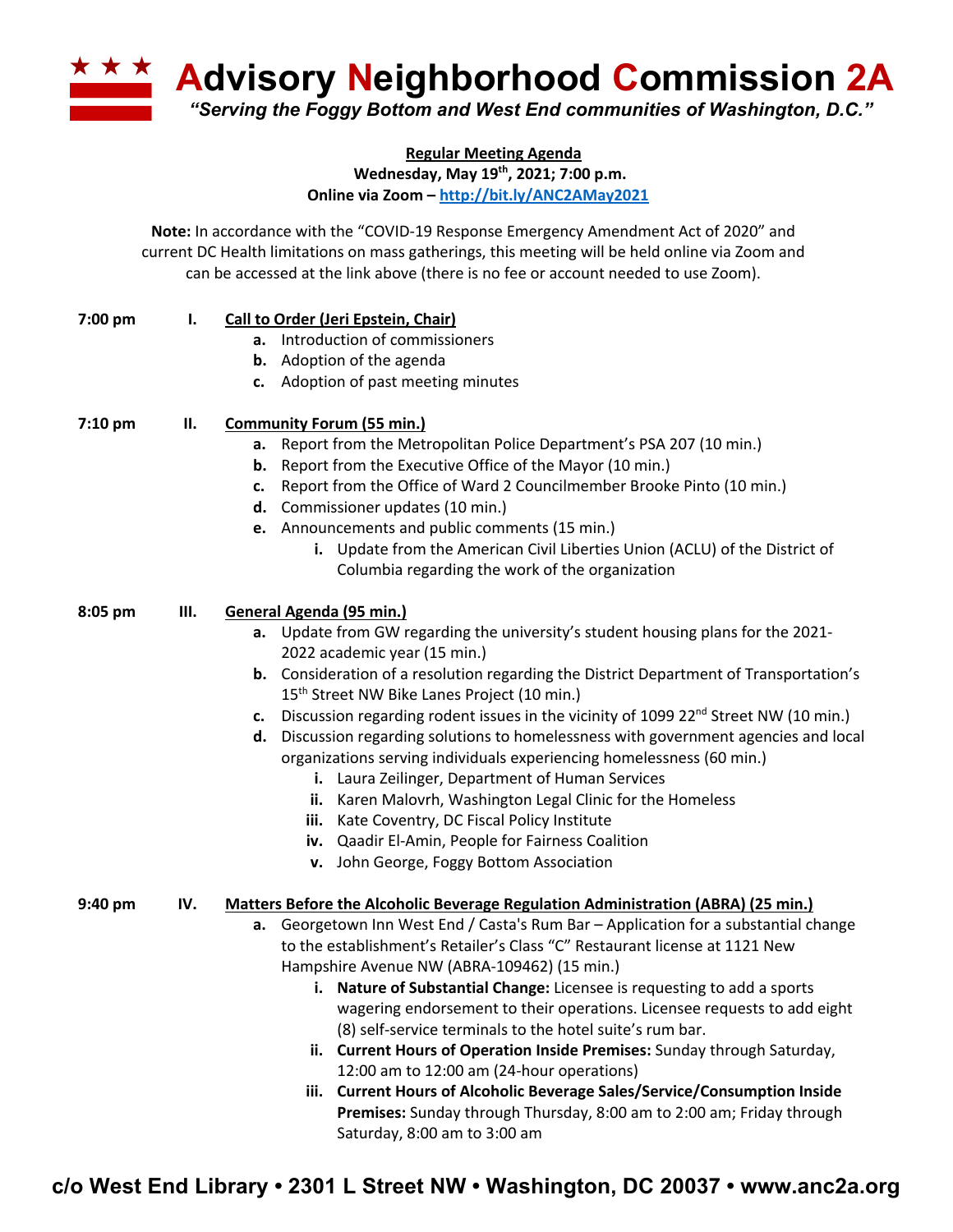**Advisory Neighborhood Commission 2A**

*"Serving the Foggy Bottom and West End communities of Washington, D.C."*

- **iv. Current Hours of Live Entertainment:** Sunday through Thursday, 6:00 pm to 2:00 am; Friday through Saturday, 6:00 pm to 3:00 am
- **v. Current Hours of Operation and Alcoholic Beverage Sales/Service/Consumption for the Summer Garden:** Sunday through Thursday, 8:00 am to 11:00 pm; Friday through Saturday, 8:00 am to 12:00 am
- vi. Protest Date: June 7<sup>th</sup>, 2021
- **b.** Riverside Liquors Application for renewal of the establishment's Retailer's Class "A" Liquor Store license at 2123 E Street NW (ABRA-000037) (2 min.)
	- **i. Hours of Operation:** Sunday through Saturday, 10:00 am to 10:00 pm
	- **ii. Hours of Sales/Service:** Sunday through Saturday, 10:00 am to 10:00 pm
	- **iii. Endorsements:** Tasting
	- **iv. Protest Date:** May 24<sup>th</sup>, 2021
- **c.** McReynold's Liquors Application for renewal of the establishment's Retailer's Class "A" Liquor Store license at 1776 G Street NW (ABRA-091013) (3 min.)
	- **i. Hours of Operation:** Sunday, 11:00 am to 10:00 pm; Monday through Thursday, 9:00 am to 11:00 pm; Friday through Saturday, 9:00 am to 12:00 am
	- **ii. Hours of Sales/Service:** Sunday, 11:00 am to 10:00 pm; Monday through Thursday, 9:00 am to 11:00 pm; Friday through Saturday, 9:00 am to 12:00 am
	- **iii. Endorsements:** Tasting
	- **iv. Protest Date:** May 24<sup>th</sup>, 2021
- **d.** Watergate Vintners & Spirits Application for renewal of the establishment's Retailer's Class "A" Liquor Store license at 2544 Virginia Avenue NW (ABRA-117760) (2 min.)
	- **i. Hours of Operation:** Sunday through Saturday, 8:00 am to 10:00 pm
	- **ii. Hours of Sales/Service:** Sunday through Saturday, 8:00 am to 10:00 pm
	- **iii. Endorsements:** Tasting
	- **iv.** Protest Date: June 7<sup>th</sup>, 2021
- **e.** Atrium Cafe, Beer Wine & Spirits Application for renewal of the establishment's Retailer's Class "A" Liquor Store license at 1255 23<sup>rd</sup> Street NW (ABRA-112222) (3 min.)
	- **i. Hours of Operation:** Sunday, 10:00 am to 8:00 pm; Monday through Thursday, 6:00 am to 10:00 pm; Friday, 6:00 am to 12:00 am; Saturday, 7:00 am to 12:00 am
	- **ii. Hours of Sales/Service:** Sunday, 10:00 am to 8:00 pm; Monday through Thursday, 9:00 am to 10:00 pm; Friday through Saturday, 9:00 am to 12:00 am
	- **iii. Endorsements:** Tasting
	- **iv.** Protest Date: June 14<sup>th</sup>, 2021

## **10:05 pm V. Matters Before the Board of Zoning Adjustment (15 min.)**

**a.** Board of Zoning Adjustment application for special exceptions from the court requirements, the lot occupancy requirements, and the rear yard requirements to construct a four-story rear addition to an existing five-story, semi-detached, multiuse building at 2519-2525 Pennsylvania Avenue NW (BZA #20500) (15 min.)